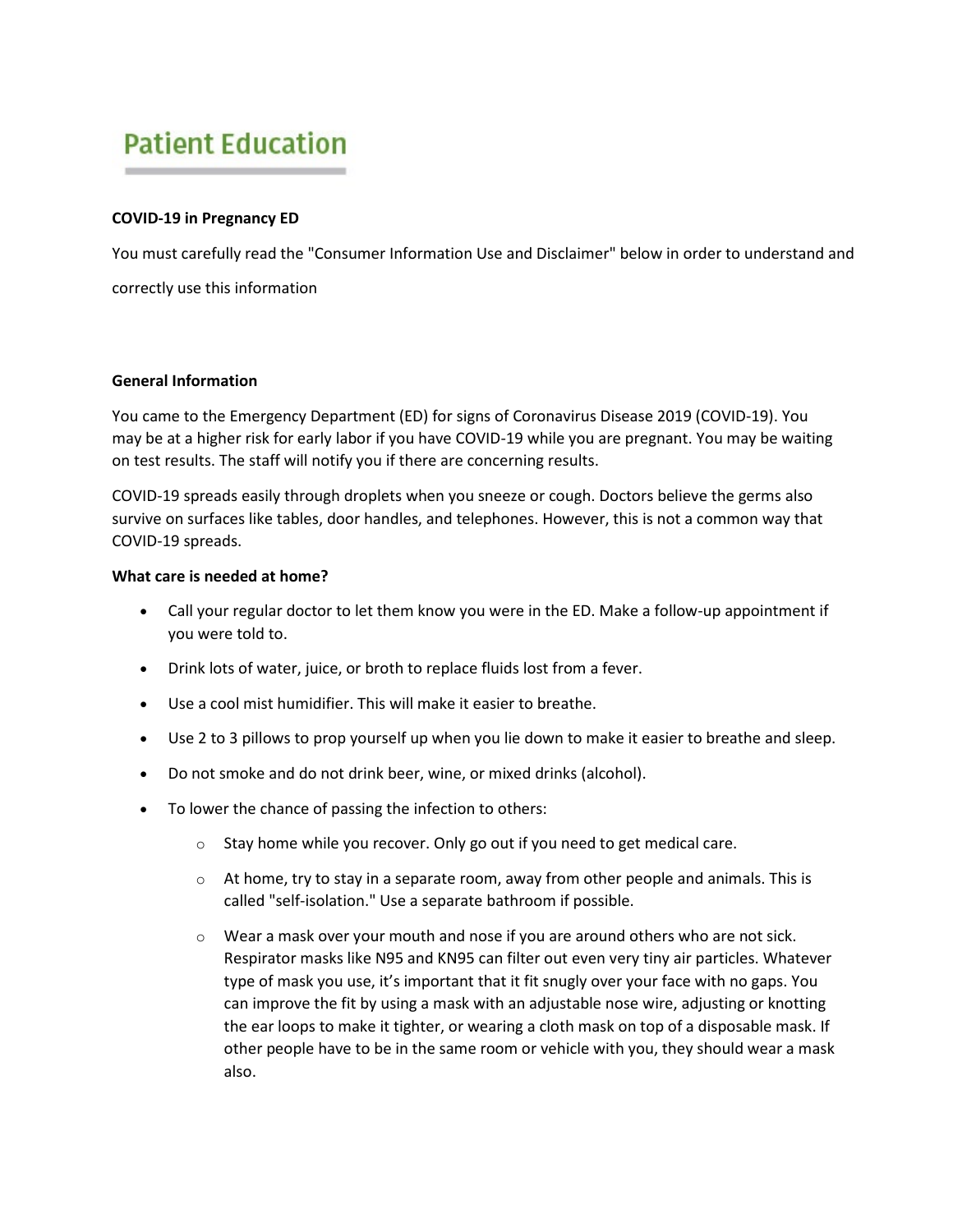- $\circ$  After your baby is born, wear a mask over your mouth and nose when you feed or hold your baby or pump breast milk for your baby.
- o Wash your hands often. Avoid touching your face, especially the mouth, nose, and eyes. Avoid these same areas on your baby.
- o Do not make food for others.
- Continue to self-isolate until your doctor or nurse tells you it's OK to return to your normal activities. When you can stop self-isolation will depend on how long it has been since you had symptoms, and in some cases, whether you have had a negative test (showing that the virus is no longer in your body).

## **When do I need to get emergency help?**

- **Call for an ambulance right away if:**
	- o You have severe pain in your belly that continues after a contraction.
	- o You have a very strong urge to push the baby out.
	- $\circ$  You are having so much trouble breathing that you can only say one or two words at a time.
	- $\circ$  You need to sit upright at all times to be able to breathe and or cannot lie down.
- **Return to the ED if:**
	- o You have trouble breathing when talking or sitting still.

## **When do I need to call the doctor?**

- You have very dark urine or do not urinate for more than 8 hours.
- Contractions every 10 minutes or more often.
- Low, dull back pain that does not go away.
- Pressure in your pelvis that feels like your baby is pushing down.
- Watery or bloody fluid leaking from your vagina
- Cramps in your lower belly that come and go or are constant.
- Your baby moves less than usual or stops moving.
- You have a fever of 100.4°F (38°C) or higher.
- Signs of a dangerous condition called "preeclampsia," such as a headache that is very bad or doesn't go away, changes in vision, or pain in the upper belly
- You have new or worsening symptoms.

#### **Last Reviewed Date**